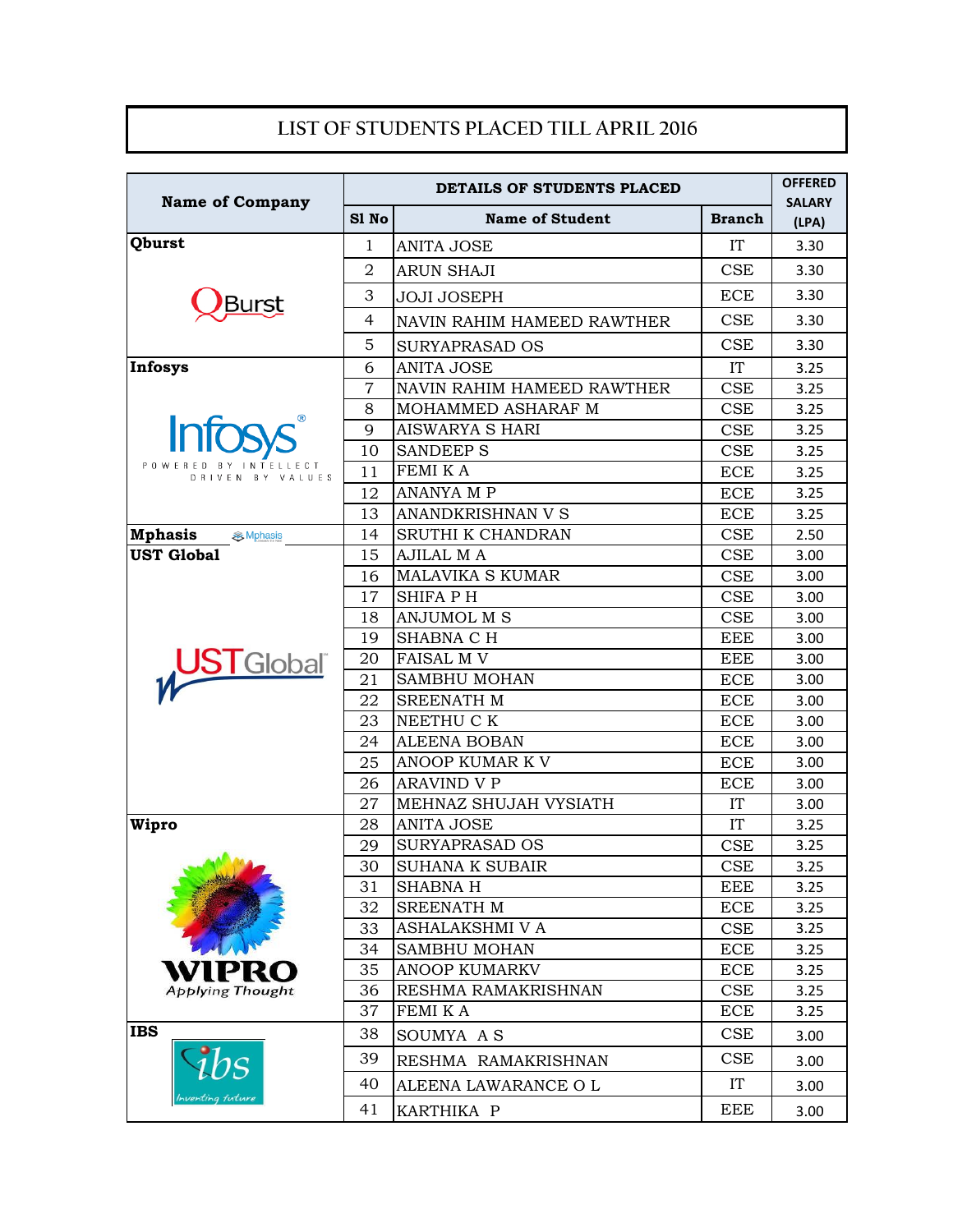|                                  | DETAILS OF STUDENTS PLACED |                               |               |                        |
|----------------------------------|----------------------------|-------------------------------|---------------|------------------------|
| <b>Name of Company</b>           | S1 No                      | <b>Name of Student</b>        | <b>Branch</b> | <b>SALARY</b><br>(LPA) |
| <b>VVDN</b><br><b>VVDN</b>       | 42                         | <b>ARAVIND V P</b>            | <b>ECE</b>    | 3.00                   |
| <b>SixDee Technologies</b>       | 43                         | NIPUN U V                     | <b>CSE</b>    | 2.50                   |
|                                  | 44                         | <b>ATHIRA PRADEEP</b>         | <b>ECE</b>    | 2.50                   |
|                                  | 45                         | <b>MOHAMMED RIYAS</b>         | <b>CSE</b>    | 2.50                   |
|                                  | 46                         | <b>SUMESH M</b>               | <b>ECE</b>    | 2.50                   |
|                                  | 47                         | <b>ASIF A</b>                 | <b>CSE</b>    | 2.50                   |
| <b>MindTree</b><br>Mindtree      | 48                         | <b>SANDEEP N S</b>            | <b>CSE</b>    | 3.25                   |
| <b>Unisis Solutions</b>          | 49                         | <b>GREESHMAKR</b>             | <b>CSE</b>    | 1.50                   |
|                                  | 50                         | <b>ANJU SURENDRAN</b>         | <b>ECE</b>    | 1.50                   |
|                                  | 51                         | DHANALAKSHMI RENGANATHAN      | <b>ECE</b>    | 1.50                   |
| <b>Speridian Technologies</b>    | 52                         | <b>JEFFRIN JOSE</b>           | <b>ECE</b>    | 2.50                   |
|                                  | 53                         | <b>ATHUL SURESH</b>           | <b>IT</b>     | 2.50                   |
| <b>Inoltro Technologies</b>      | 54                         | MOHAMMED RIYAS                | <b>CSE</b>    | 1.50                   |
|                                  | 55                         | <b>SHIMNANS</b>               | IT            | 1.50                   |
| <b>'INDLTRD</b>                  | 56                         | <b>AISWARYA RAJ</b>           | <b>EEE</b>    | 1.50                   |
|                                  | 57                         | ARSHWIN DENUEV LAL PM         | <b>CSE</b>    |                        |
|                                  |                            | (Internship)                  |               | 1.50                   |
|                                  | 58                         | RESHMA RAJAN (Internship)     | <b>IT</b>     | 1.50                   |
| <b>TCS (Off Campus)</b>          | 59                         | <b>ANOOP KUMAR K V</b>        | <b>ECE</b>    | 3.25                   |
|                                  | 60                         | KARTHIKA P                    | <b>EEE</b>    | 3.25                   |
|                                  | 61                         | RESHMA RAMAKRISHNAN           | <b>CSE</b>    | 3.25                   |
| <b>TATA CONSULTANCY SERVICES</b> | 62                         | <b>SRUTHY E S</b>             | <b>CSE</b>    | 3.25                   |
| <b>Smacon Technologies</b>       | 63                         | <b>ATHIRA A S</b>             | <b>IT</b>     | 1.50                   |
| <b>MobTecnica Consultancy</b>    | 64                         | <b>ATHIRA K S</b>             | <b>CSE</b>    | 1.50                   |
| Pvt. Ltd                         | 65                         | ARSHWIN DENUEV LAL PM         | <b>CSE</b>    | 1.50                   |
| mobtecnica                       | 66                         | <b>VISAKH V</b><br><b>CSE</b> |               | 1.50                   |
|                                  | 67                         | <b>SHALU MARIAM SHEJI</b>     | IT            | 1.50                   |